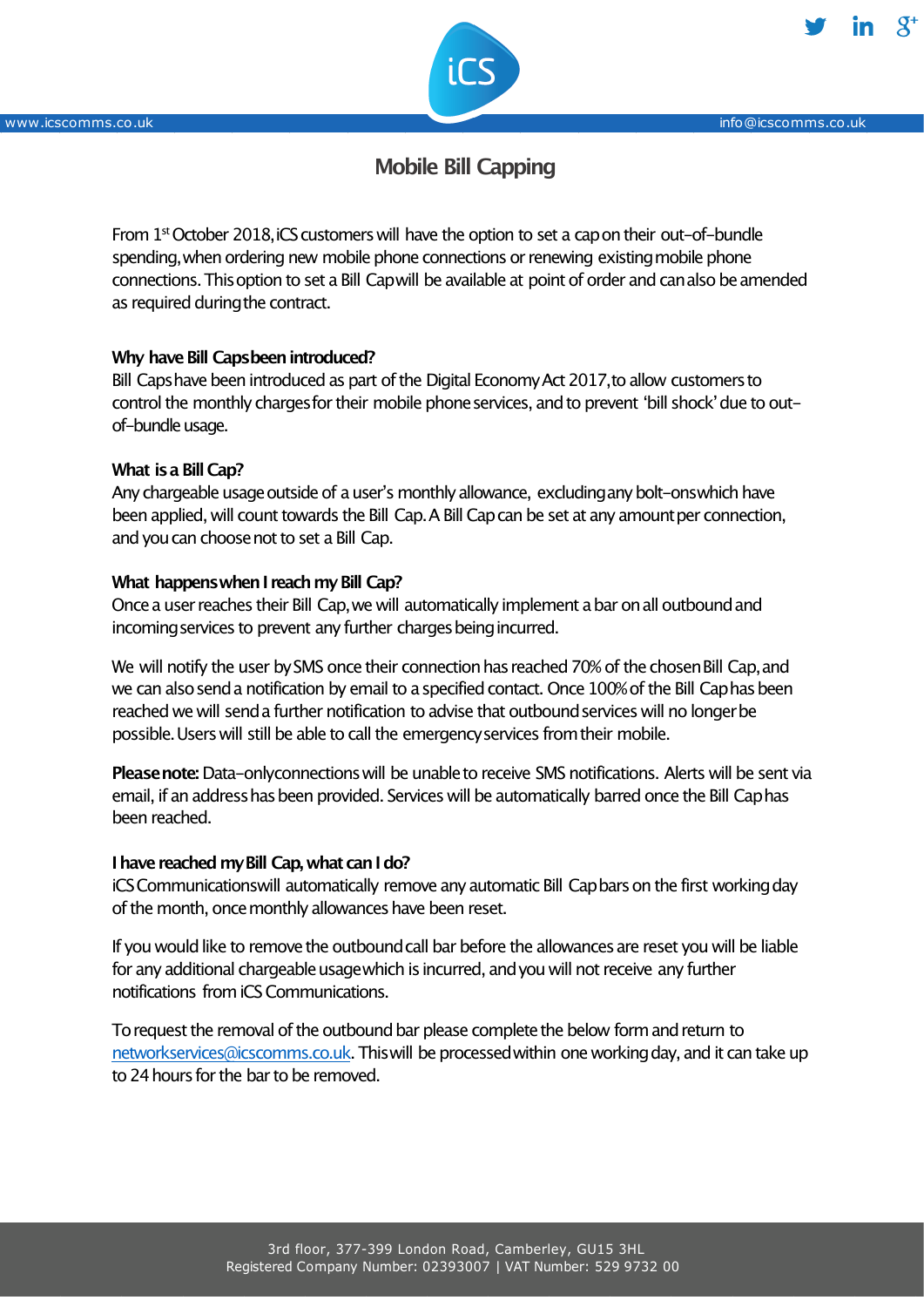

### **Howdo IcheckoramendmyBill Cap?**

Tocheck your chosen Bill Capplease contact the Network Services team on 01276539344or networkservices@icscomms.co.uk

You can amend or remove your Bill Capat any time by emailing networkservices@icscomms.co.uk, ensuringthat you provide the mobile phonenumberand the new Bill Cap.Youmay alsoupdate the email notification recipient. Requests will be processed within one working day, and changes will be in effect from midnight of the following day.

Please note that the bill payer is responsiblefor any chargesincurred until the Bill Capis effective, even if this results in the Bill Capbeing exceeded. The Bill Capin place on the last day of the month will apply to the whole month for billing purposes.

#### **What counts towards the Bill Cap?**

Any chargeable usage outside of a user's monthly allowances, excluding any bolt-onswhich have been applied, will count towards the Bill Cap. This includes, but is not limited to:

- Additional calls, texts and data usage
- Calling and texting non-geographicalor premium rate numbers
- Calling and texting any international number from the UK
- Calling and texting any number outside of our Europe Zones when you're in our Europe Zone (excluding the UK)
- Calling, texting and using data when you're in a country which is outside of our Europe Zone
- Calling directory enquiry services
- The access charge for accessing any  $3<sup>rd</sup>$  party services
- Any charity donations made from your phone

#### **What does not count towards the Bill Cap?**

- Ongoingrental charges for the connection or mobile handset
- Any opt-inbolt-ons,including O2World Daily Traveller and Vodafone Global Traveller
- **Please note:** these are automatically added to all connections in order to minimise roaming charges
- Any charges for third party services

#### **Which connectionsare eligible for a Bill Cap?**

All customers entering into a mobile phone contract on or after  $1<sup>st</sup>$  October 2018will have the option to set a monthly Bill Capon their connections, with the following exceptions:

- Pay As You Go (PAYG) connections
- Any connections with shared bundles(minutes, texts or data)